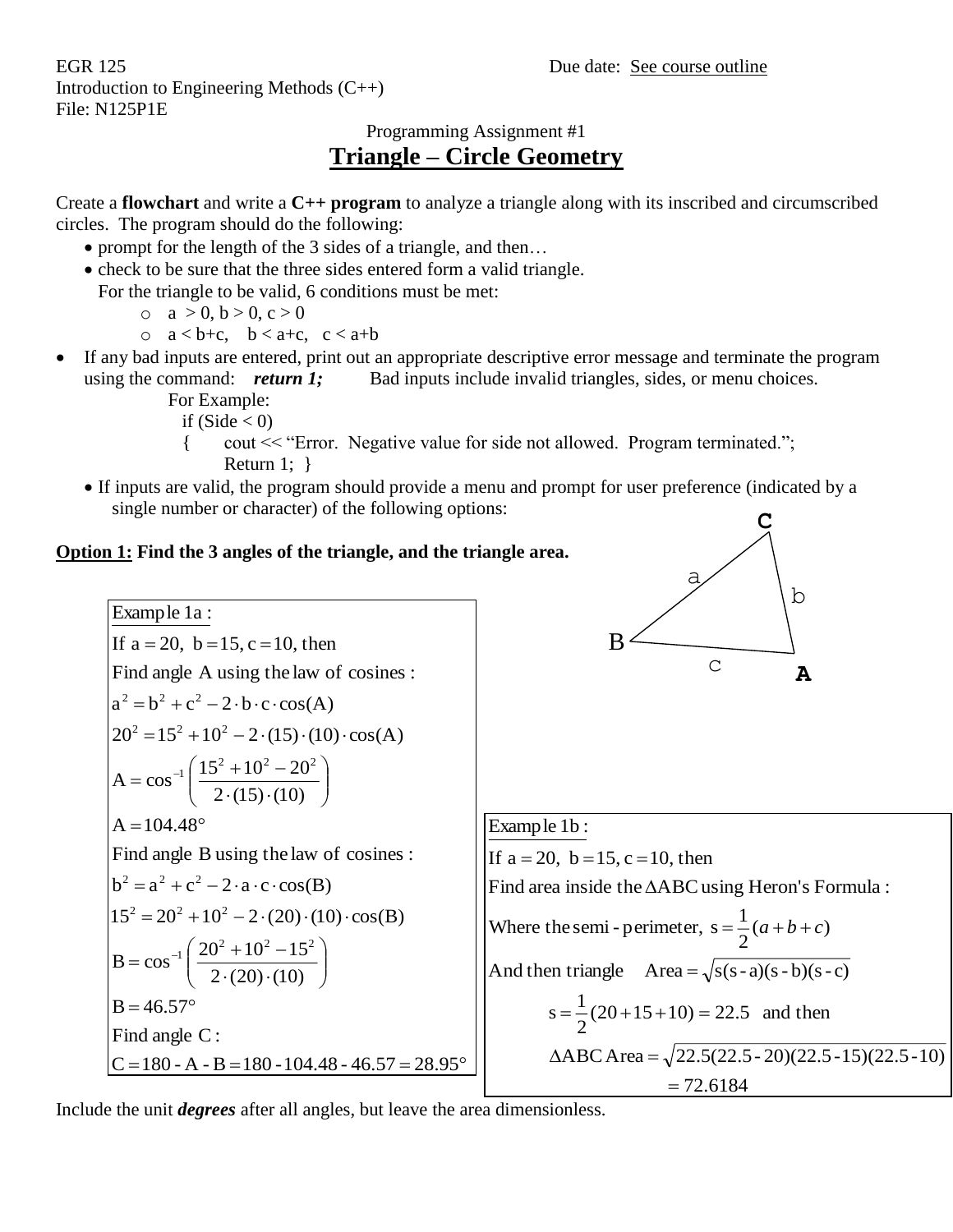#### **Option 2: Find the largest 'incircle' radius, and the remaining interior area of the triangle.**

Note: The largest circle inscribed inside a triangle is called an 'incircle', and is tangent to all three sides.

39.8932  $= 72.6184 - \pi (3.2275)^2$  $72.6184 - \pi (R_1)^2$ Remaining Interior Area =  $\triangle ABC$  Area - incircle Area The area inside the  $\triangle ABC$ , but not inside the incircle is : 3.2275  $20 + 15 + 10$ 2\*72.6184 ABCperimeter  $R_1 = \frac{2 * \triangle ABC \text{ Area}}{\triangle ABC \text{ perimeter}} = \frac{2 * 72.6184}{20 + 15 + 10} =$ If  $a = 20$ ,  $b = 15$ ,  $c = 10$ , then Example 2 :  $= 72.6184 - \pi (R_1)$  $=\frac{2*\Delta}{\sqrt{2}}$ 



#### **Option 3: Find the 'circumcircle' radius, and the remaining interior area of the circumcircle.**

Note: The unique circle circumscribed on the outside of a triangle that includes all 3 triangle corners is called a 'circumcircle'.

 $=\pi \cdot (10.328)^2 - 72.6184$  $(R_2)^2 - 72.6184$ Remaining Interior Area = circumcirc le area - triangle area And the area inside the circumcirc le, but not inside the triangle is:  $=10.328$  $(20+15+10)(15+10-20)(10+20-15)(20+15-10)$ 20 15 10  $(a+b+c)(b+c-a)(c+a-b)(a+b-c)$  $R_2 = \frac{a}{\sqrt{(a+b+c)(b+c-a)(c+a-b)(a+b-c)}}$ If  $a = 20$ ,  $b = 15$ ,  $c = 10$ , then Example 3:  $= \pi \cdot (R_2)^{-} -$ ═  $=\frac{a \cdot b \cdot c}{\sqrt{(a+b+c)(b+c-a)(c+a-b)(a+b-c)}}$  $a \cdot b \cdot c$ 

262.405